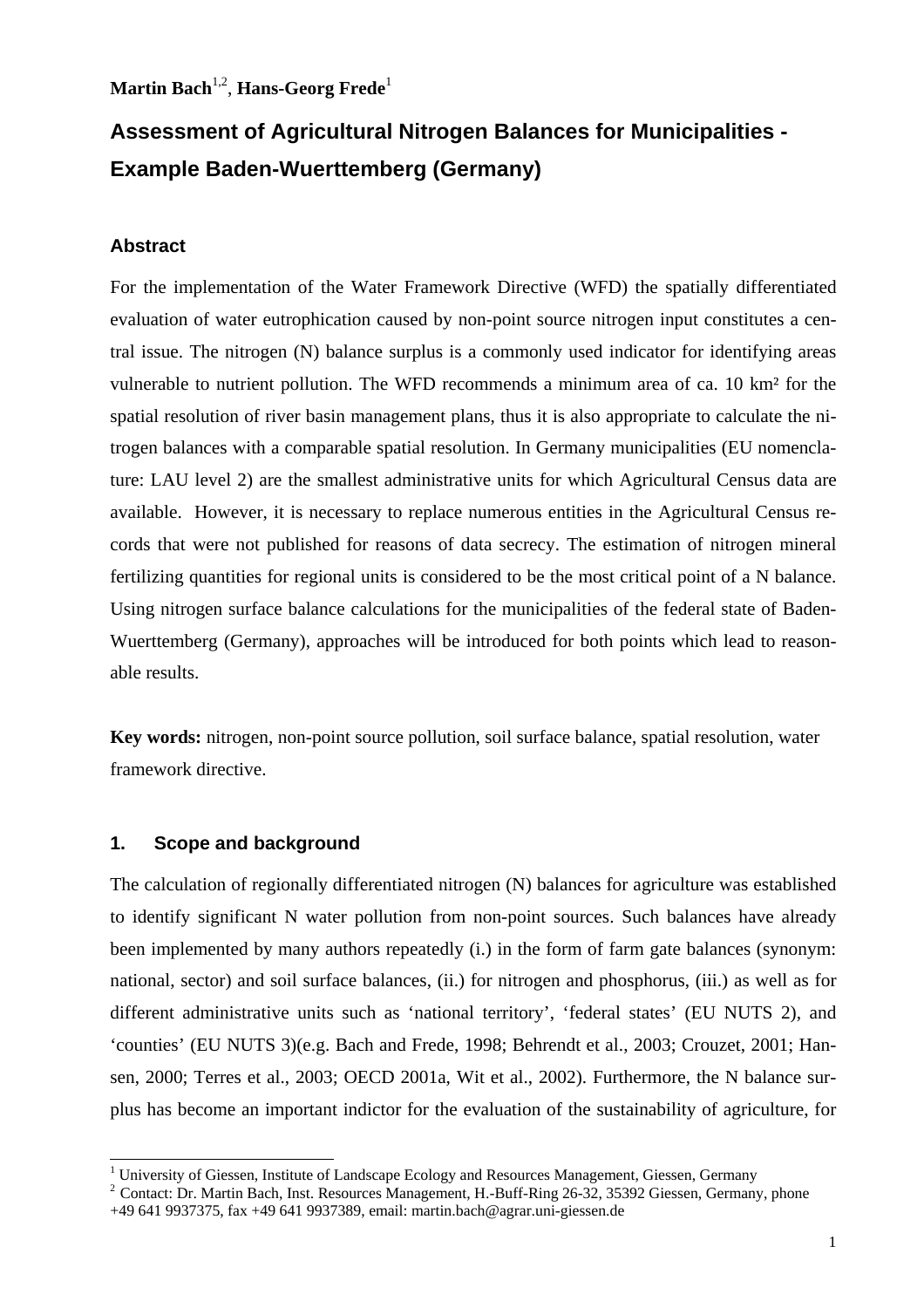example, the verification of the implementation of European Union nitrate guidelines in Germany employs the long term modification of N surpluses as its criterion (Bach and Frede, 2001).

In connection with the implementation of the EU's WFD, the quantity 'nitrogen balance surplus' is applied in numerous models (e.g. EUROHARP project, Schoumans and Silgram, 2003; MONERIS, Behrendt et al., 2002) to identify significant N inputs from non point sources into groundwater and surface waters. The WFD recommends a minimum area of ca. 10 km² for the spatial resolution of river basin management plans. In this regard it is also appropriate to calculate those nutrient balances with a comparable spatial resolution. The calculation of nitrogen surface balances has, until now, only been carried out in Germany on a routine basis for the municipality (EU LAU 2 level), as they are the lowest level of administrative units.

The regional distribution of the census-based physical quantities, which reverts to the Agricultural Census in the case of surface balances, is the restrictive factor for the spatial resolution of nutrient balances. The municipalities form the smallest (lowest) spatial aggregation unit of the Agricultural Census in Germany. However, at this point the problem of data protection arises: for restrictions due to data secrecy, results that refer to no more than three individual entries are not published. Thus, we often find a large number of table elements in the records of the Agricultural Census for the municipality level which do not contain the relevant values. Consequently, in addition to the calculation of N balances there is the task of 'filling in' the 'data-gaps' within the balance sheet.

# **2. Calculation scheme of nitrogen balances**

When calculating nutrient balances the surplus of the *soil surface balance* (balancing of the plant/soil production) must be differentiated from the surplus of the *farm gate balance* (synonyms: national balance, sector balance); the methodological background is presented in OECD (2001b) and also Bach and Frede (1998). The calculation of nitrogen surface balances for municipalities in Baden-Wuerttemberg follows equation l. The coefficients for livestock nutrient excretion (Table 1), for nutrient content in harvest withdrawal (Table 2), and for legume N fixation date from MusterVwV (1996). Most of the coefficients are identical to the corresponding values of the OECD handbook. State-specific figures taken from the Agricultural Administration of Baden-Wuerttemberg were only used for a few coefficients.

Chemical fertilization (inorganic fertilizer)

+ Organic fertilization (livestock manure)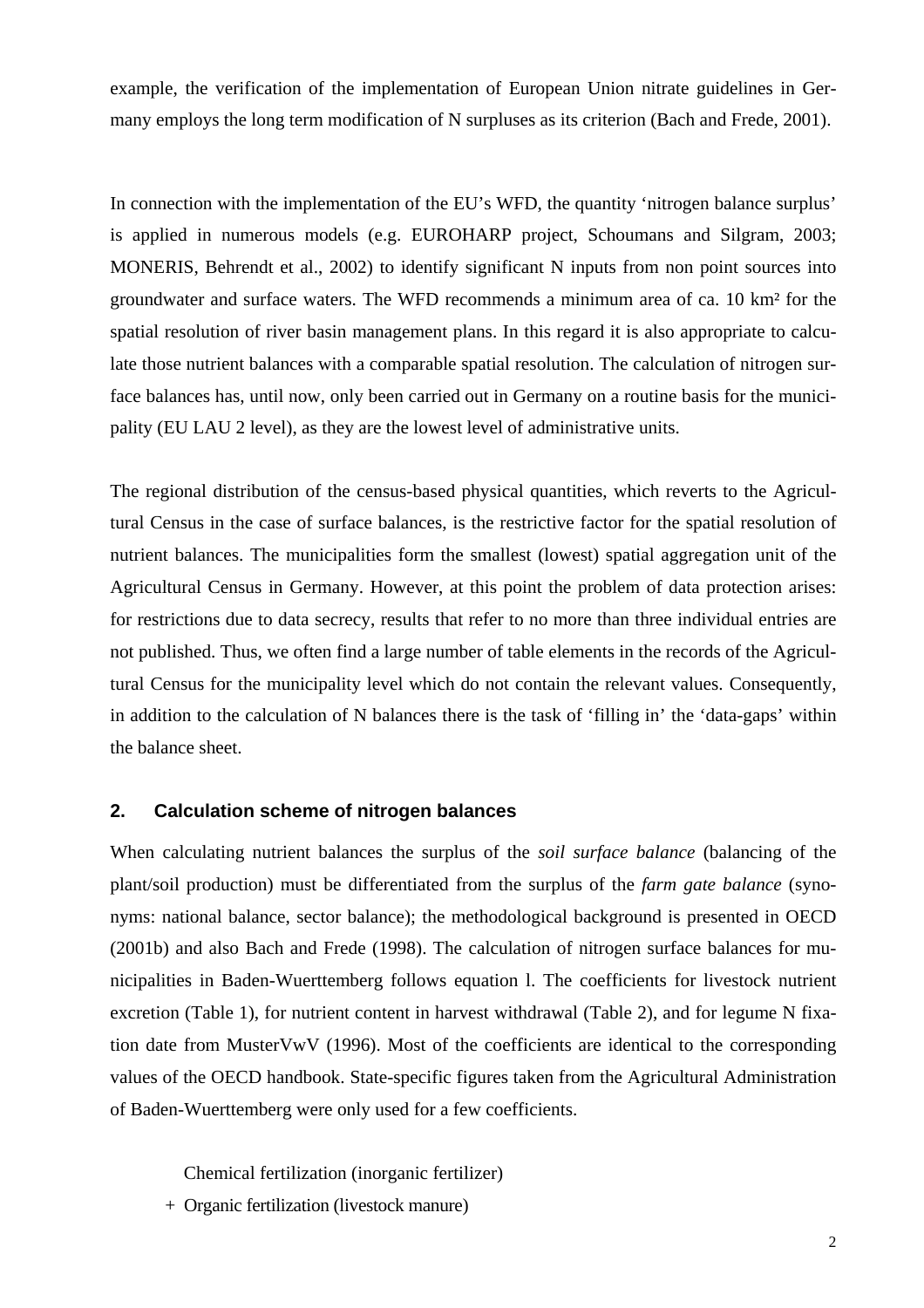- + Organic secondary raw material
- + Atmospheric nitrogen deposition
- + Biological nitrogen fixation by legumes
- Harvest withdrawal

**1996).** 

= Soil surface balance surplus [1]

*Organic fertilization:* Livestock manure nitrogen production is calculated by multiplying the number of animals in the municipality by the mean nitrogen excretion per head (Table 1). The N losses by volatilization during storage and application of manure depend on livestock species, type of manure and manure storage system. Average portions of plant-available N are given in column 3 of Table 1. The transfer of manure between farms across the municipality's borders is only taken into account in the balance providing that the arrangement for this transportation is organized by a manure stock market and is therefore recorded in the statistics.

| Livestock unit                      | kg N per head<br>and year | <b>Nitrogen</b><br>availability <sup>b</sup> |  |  |
|-------------------------------------|---------------------------|----------------------------------------------|--|--|
| Dairy cows                          | 101                       | 66 %                                         |  |  |
| Other <sup>a</sup> bovines          | 50                        | 66 %                                         |  |  |
| Fattened pigs $(> 50 \text{ kg})$   | 10,2                      | 69 %                                         |  |  |
| Breeding sows                       | 31                        | 69 %                                         |  |  |
| Other <sup>a</sup> pigs             | 4                         | 69 %                                         |  |  |
| Sheep, goats (all ages)             | 10                        | 60 %                                         |  |  |
| Laying hens ( $> \frac{1}{2}$ year) | 0.73                      | 64 %                                         |  |  |

**Table 1: Nitrogen in livestock manure production (ref. OECD, 2001b; MusterVwW,** 

<sup>a</sup>) 'Other ...': remaining difference between the number of 'general species total' minus the number in the species categories mentioned explicitly.

<sup>b</sup>) Plant-available nitrogen fraction in the organic fertilizer after substraction of N-losses by volatilization during the storage and application of animal wastes.

*Organic secondary raw material* (sewage sludge, compost) is set at 4 kg N/ha AA (the average for Germany) in all municipalities due to the lack of spatialized information.

*Atmospheric nitrogen deposition*: Data from the EMEP program (EMEP, 2002) was used for the calculation of the N deposition from the atmosphere, which is available in Germany with a grid cell resolution of 50 km \* 50 km and was overlaid with the municipalities.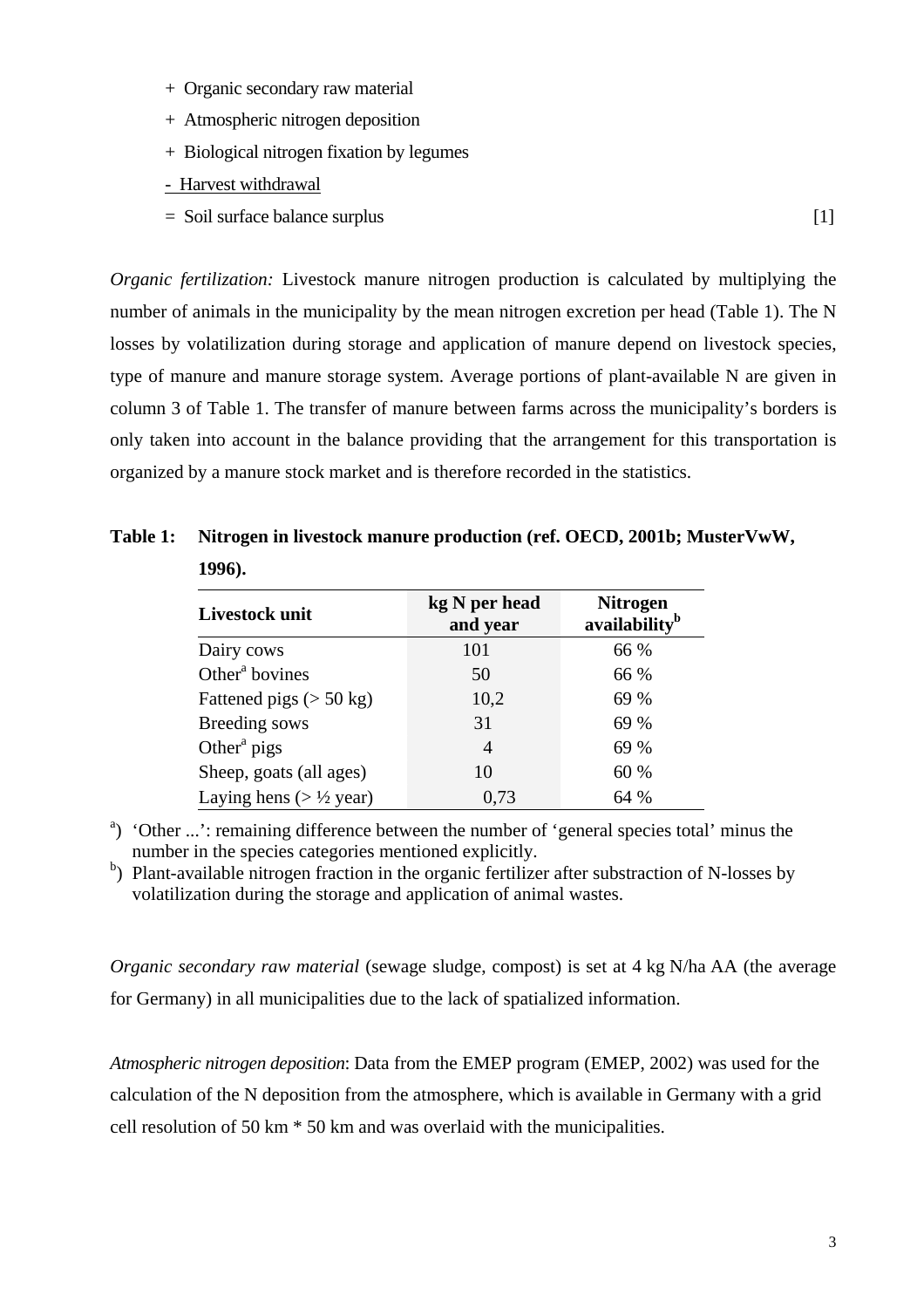*Biological nitrogen fixation*: 20 kg N/ha is calculated for pasture, 160 kg N/ha for legumes, and 65 kg N/ha for other varieties of forage crops.

The *harvest withdrawal* of the field crops is calculated by multiplying the crop acreage with either (a) the average crop yield (data available only for the counties) and the N content in the harvested product, or (b) for crops without statistical data for the yield, by fixed withdrawal quantities per area under crop (Table 2). The harvest withdrawal of by-products (straw, sugar beet leaves) is considered proportionally to the stocking of livestock.

| Crops with yield data                        | Nitrogen content<br>kg N/t |
|----------------------------------------------|----------------------------|
| Wheat                                        | 20                         |
| Rye                                          | 15                         |
| Winter barley                                | 17                         |
| Spring barley                                | 14                         |
| Oats                                         | 16                         |
| Triticale                                    | 18                         |
| Straw                                        | 5                          |
| Potatoes                                     | 3,5                        |
| Sugar beet                                   | 1,8                        |
| Sugar beet leaves                            | 4                          |
| Rapeseed                                     | 33                         |
| Maize silage                                 | 3,8                        |
| Crops without yield data                     | Nitrogen amount<br>kg N/ha |
| Pasture                                      | 140                        |
| Viniculture                                  | 30                         |
| Legumes                                      | 150                        |
| Other <sup>b</sup> row crops                 | 120                        |
| Other <sup>b</sup> forage crops <sup>a</sup> | 200                        |
| Vegetable, orchards,                         | 30                         |
| other <sup>b</sup> permanent crops           |                            |

# **Table 2: Nitrogen content and amount in harvest withdrawal (ref. OECD, 2001b; MusterVwV, 1996).**

<sup>a</sup>) Alfalfa, clover, etc.

b) 'Other ...': remaining difference between the number of 'general varieties total' minus the number in the variety categories mentioned explicitly.

# **3. Estimation of chemical fertilization quantity**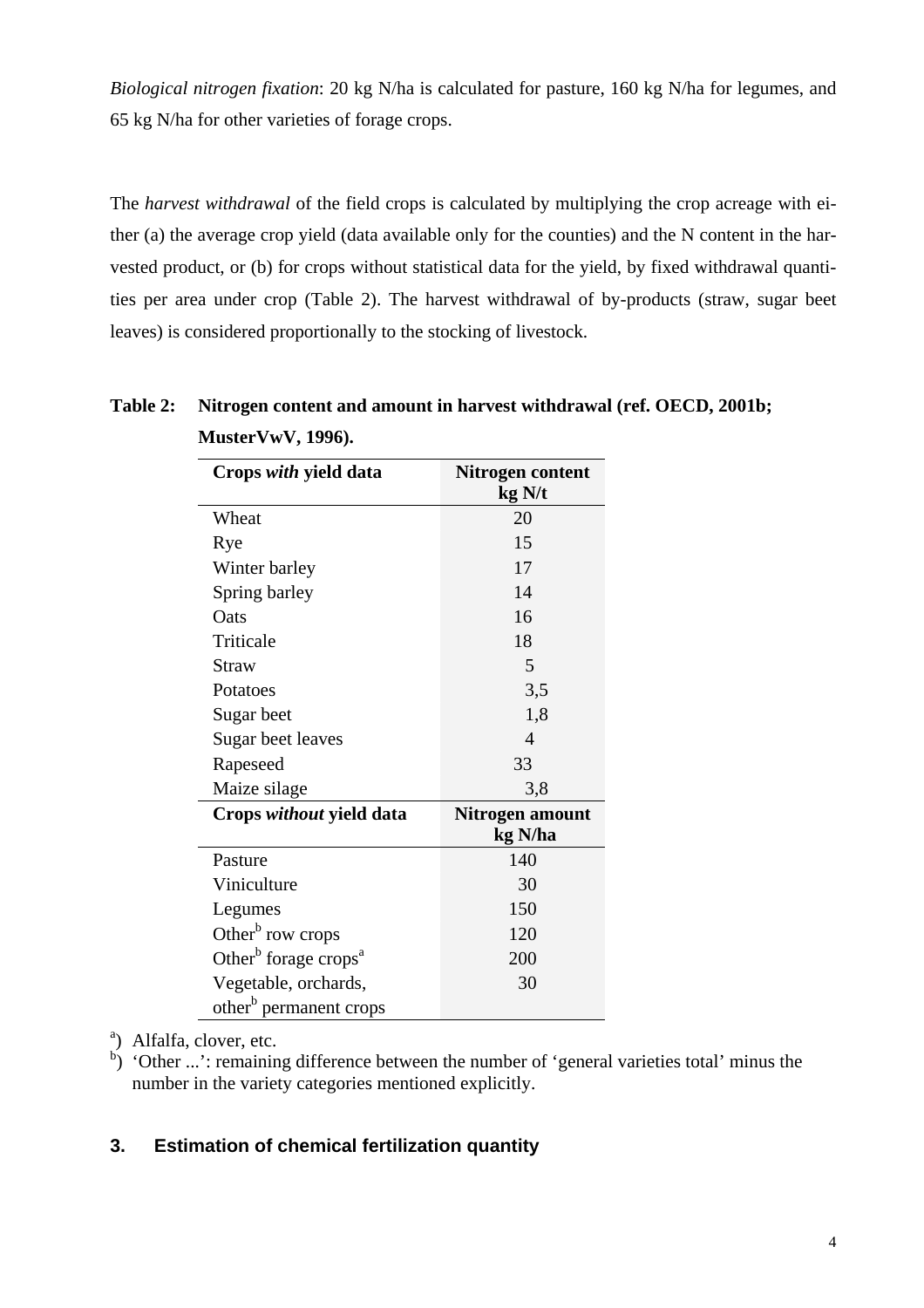The crucial methodological problem for regionalized nutrient balancing, at the same time the most sensitive factor for the nutrient balance surplus, and thus, the most critical point of all, is posed by the estimation of *mineral fertilization.* There are no reliable statistical data available from regional units (NUT 2 or lower) below the national level (i.e. for Germany as a whole) concerning the amount of mineral fertilizer usage in agriculture. Therefore, quantities of mineral fertilizers have to be estimated for *all* regionalized balance-approaches for Germany. This problem appears, as far as is known, in the same way in many EU states.

The estimation of mineral fertilizer usage starts with the N demand of planted crops, which is necessary for the formation of the plant biomass or the achievement of the expected yield, respectively. This nutrient demand is calculated as a function of the crop yield (nutrient withdrawal that is harvested from the field). However, normally there is no total utilization (uptake) of the applied N by the plants, instead a certain amount is not exploited [Eq. 2]. In other words, the supply of the nutrient has to exceed the demand by a certain fraction. This situation is taken into consideration by using a 'coefficient of increased demand' which expresses the additional requirement for the unutilized portion of nutrient.

N supply = total N demand = N harvest withdrawal \* coefficient of increased demand 
$$
[2]
$$
 (= harvested N yield / degree of N utilization)

The total nutrient demand can be covered by various nutrient carriers: mineral fertilizers (chemical fertilizers), on-farm-produced organic fertilizers (liquid manure, dung), fertilization by organic secondary raw material (sewage sludge, compost), and the N fixation of legumes.

Total N demand = mineral N fertilizers + organic N fertilization \* apportionment factor 
$$
[3]
$$
 + organic secondary raw material + legume N fixation

To simplify the calculation we assume that farmers account for full (100 %) nitrogen availability of the N supply on the nutrient demand, with the exception of organic fertilizers. Reproducing the farmer's usual attitude, that nitrogen supply with manure only take into account a certain fraction in their fertilization management which expresses the 'apportionment factor' of equation 3. In regard to the calculation of nitrogen surface balances on a municipality level, the input terms of on-farm-produced organic fertilizers, organic secondary raw material, and legume N fixation (each one aggregated for the municipality) are calculated according to the abovementioned approaches; the same applies to harvest withdrawal. After the transformation and in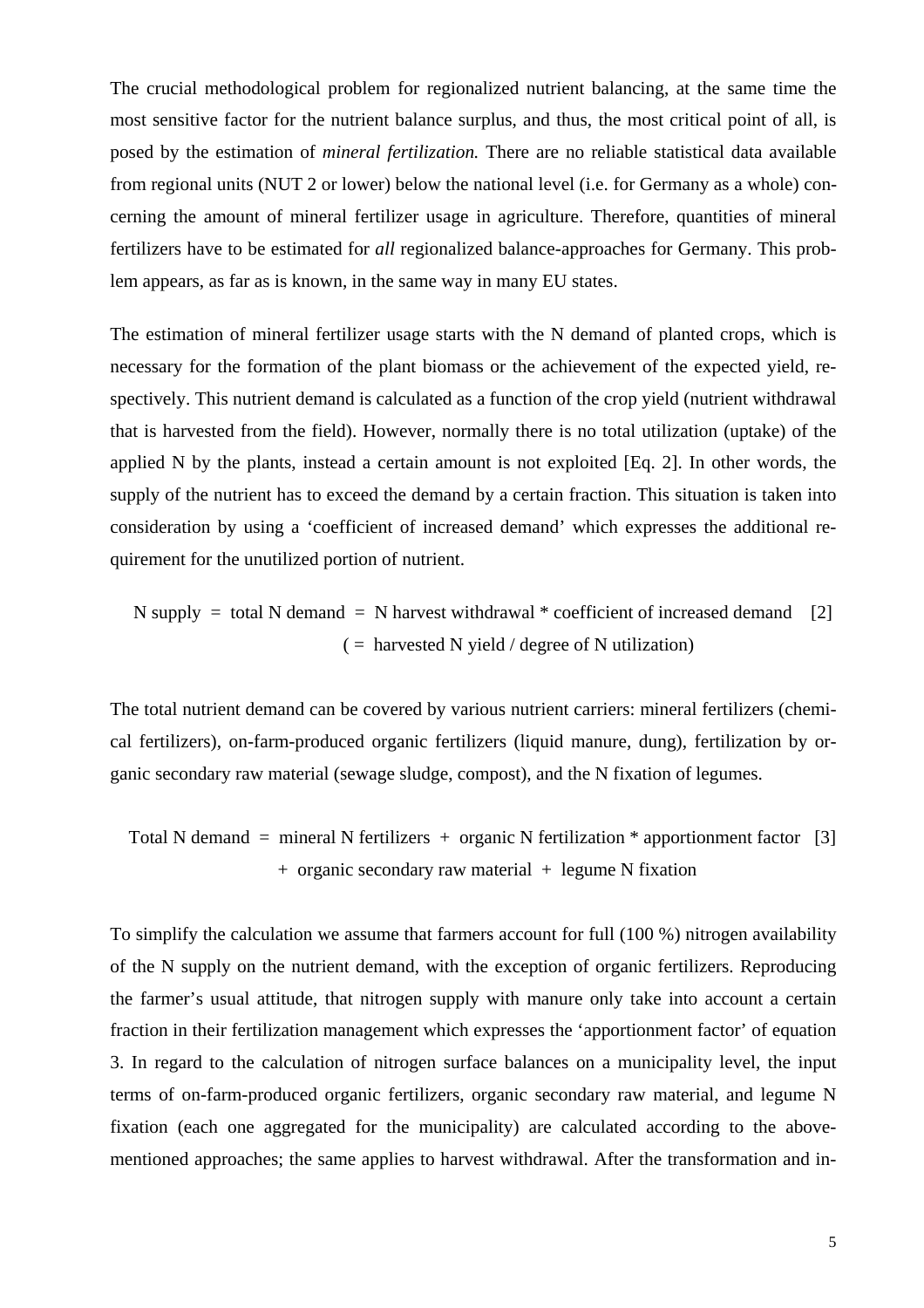troduction in equation 3 the mineral N fertilizer quantity may finally be calculated as a resultant according to equation 4.

#### Mineral N fertilization

```
 = harvest withdrawal * coeff. of increased demand − organic fertilization * apportionment 
factor − organic secondary raw material − legume N fixation [4]
```
with

| Harvest withdrawal:         | N quantity in harvest withdrawal.                                                                                                                    |
|-----------------------------|------------------------------------------------------------------------------------------------------------------------------------------------------|
| Coeff. of increased demand: | Takes into account the incomplete utilization of the supplied<br>nutrients (estimation see below).                                                   |
| Organic fertilization:      | N input from livestock manure production, whereby:                                                                                                   |
|                             | N input = livestock N excretion $*$ N availability<br>(after subtraction of gaseous nitrogen losses during storage and<br>application, see Table 1). |
| Apportionment factor:       | Consideration of N in manure calculated by farmers in their<br>fertilization planning (estimation see below).                                        |
|                             | Organic secondary raw material: N input from sewage sludge and compost.                                                                              |
| Legume N fixation:          | N input by legume N fixation.                                                                                                                        |

The resulting quantity is the estimated chemical N fertilization amount of a municipality, and is equivalent to the remaining N demand that farmers have to apply with commercial N fertilizers after the total crop nutrient demand has been covered in part by organic fertilization, organic secondary raw material fertilization, and through legume N fixation (atmospheric N deposition is not taken into account by farmers). The intention of this approach is to reflect, in a simplified manner (and aggregated for a regional unit), the usual conduct of farmers when they project the fertilization figures.

For the estimation of the two coefficients, the 'coefficient of increased demand' and the 'apportionment factor', the following approach is used. The coefficient of increased demand can be determined from fertilization recommendations tables (e.g. KTBL, 1999) expressing the recommended total N demand for a given field crop proportionally to the N quantity in the harvest withdrawal. In this way crop-specific coefficients of increased demand are obtained. However, these crop-specific factors have been summarized into an average coefficient of increased N demand of 1.2 (uniform for all crops and municipalities in Germany) in order to maintain simplicity of calculation.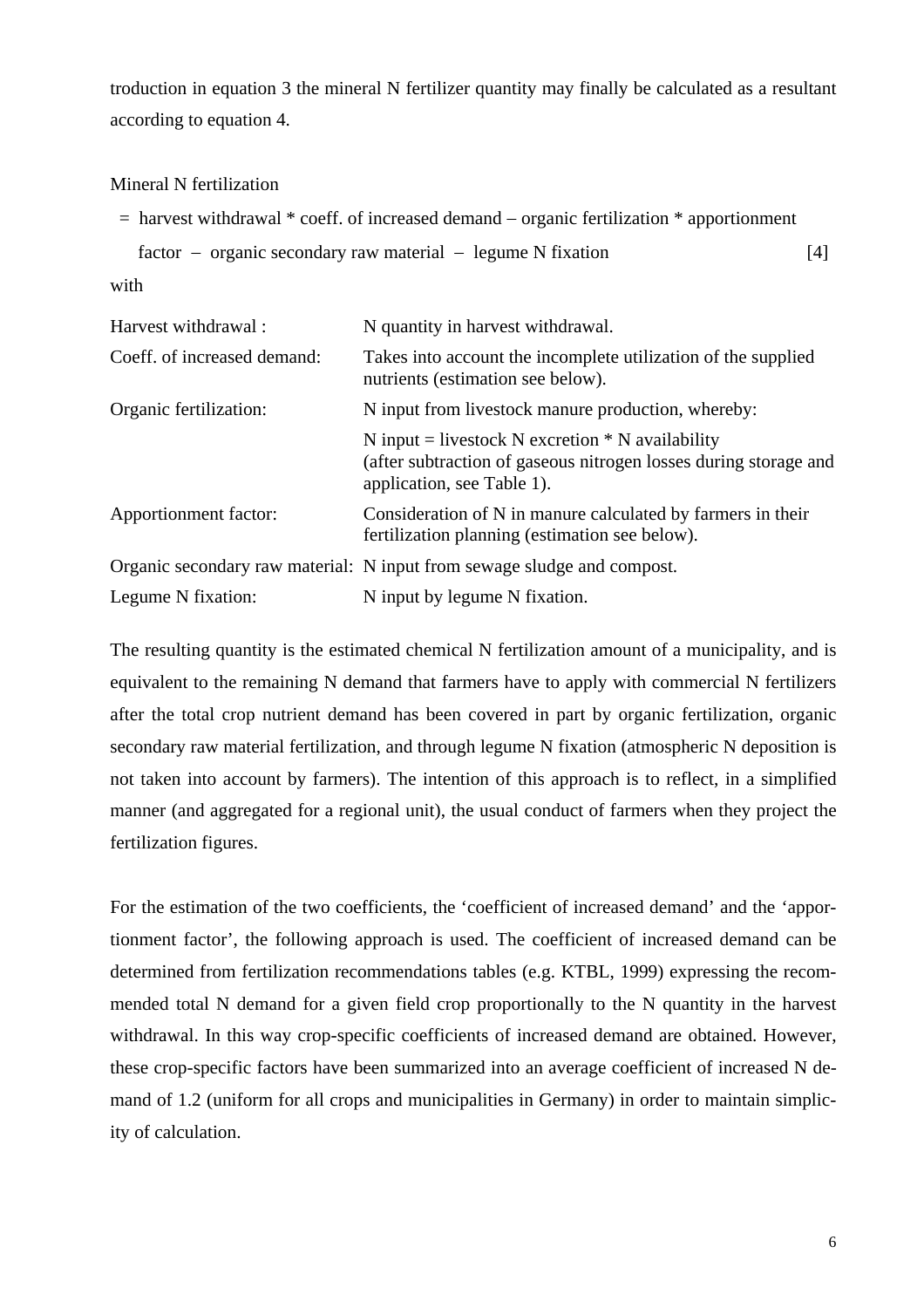The 'apportionment factor' can be determined as the average value for the country as a whole by solving equation 4 in the reverse direction (backwards), where the quantity 'mineral N fertilization supply' for agriculture as well as all other terms are known in the whole of Germany (Statistisches Jahrbuch). Subsequently, an apportionment factor of 0.4 for the farmer's guestimate to N in organic fertilizers has been calculated for the entire agriculture in Germany (average for the years 1998 to 2000). This means that on average around 60 % of N input from on-farm produced organic fertilizers is at the present not considered by farmers to be efficient for crop N supply according to their fertilization planning. Consequently, for the assessment of nitrogen mineral fertilizer quantities at the municipality level the values cited  $-1.2$  for the 'coefficient of increased demand' and 0.4 for the 'N apportionment factor' – are inserted into equation 4, and with these values the nitrogen mineral fertilizer quantity is calculated as the resultant for every municipality and is taken in the nitrogen balance [Eq. 1].

# **4. Databases and completion of unpublished data**

The physical quantities for the calculation of nitrogen surface balance surpluses are based on data from the Agricultural Census of the State Office for Statistics (Statistisches Landesamt Baden-Wuerttemberg, 2001) for field crop acreages, livestock stocking and crop yields for the municipalities in Baden-Wuerttemberg from 1999 (crop yields available only at district level). In the databases of the Agricultural Census there are a certain number of table-elements at the *municipality level* (EU LAU 2 level) that, for reasons of data secrecy, are regularly incomplete with data: Table 3 shows the frequency of municipalities without data. At the *district level* (EU NUTS 3 level) no unpublished data appears with these attributes. The crop acreage areas, respectively the livestock numbers, for municipalities that have *not* been published are nevertheless included in the sum for an entire district; i.e. the sum for the district represents the actual total quantity. The difference between the 'crop acreages/livestock numbers summed up for all municipalities with published data in a district' and the 'total sum for the district' thus corresponds with the missing statistical data at the municipal level for crop acreages, respectively livestock numbers (column 4 in Table 3).

In order to (extensively) harmonize those calculated nitrogen balance elements in the sum of all municipalities with the sums of the district-level as well as the national sum, the unpublished table elements for crop acreages and livestock stocking are completed by inserting estimated values in place of the unavailable data. Therefore, the difference between the sum of all of the 'crop acreages/livestock numbers for the municipalities of a district', and the 'total district sum' for every district and crop/livestock category was determined. This difference is then distributed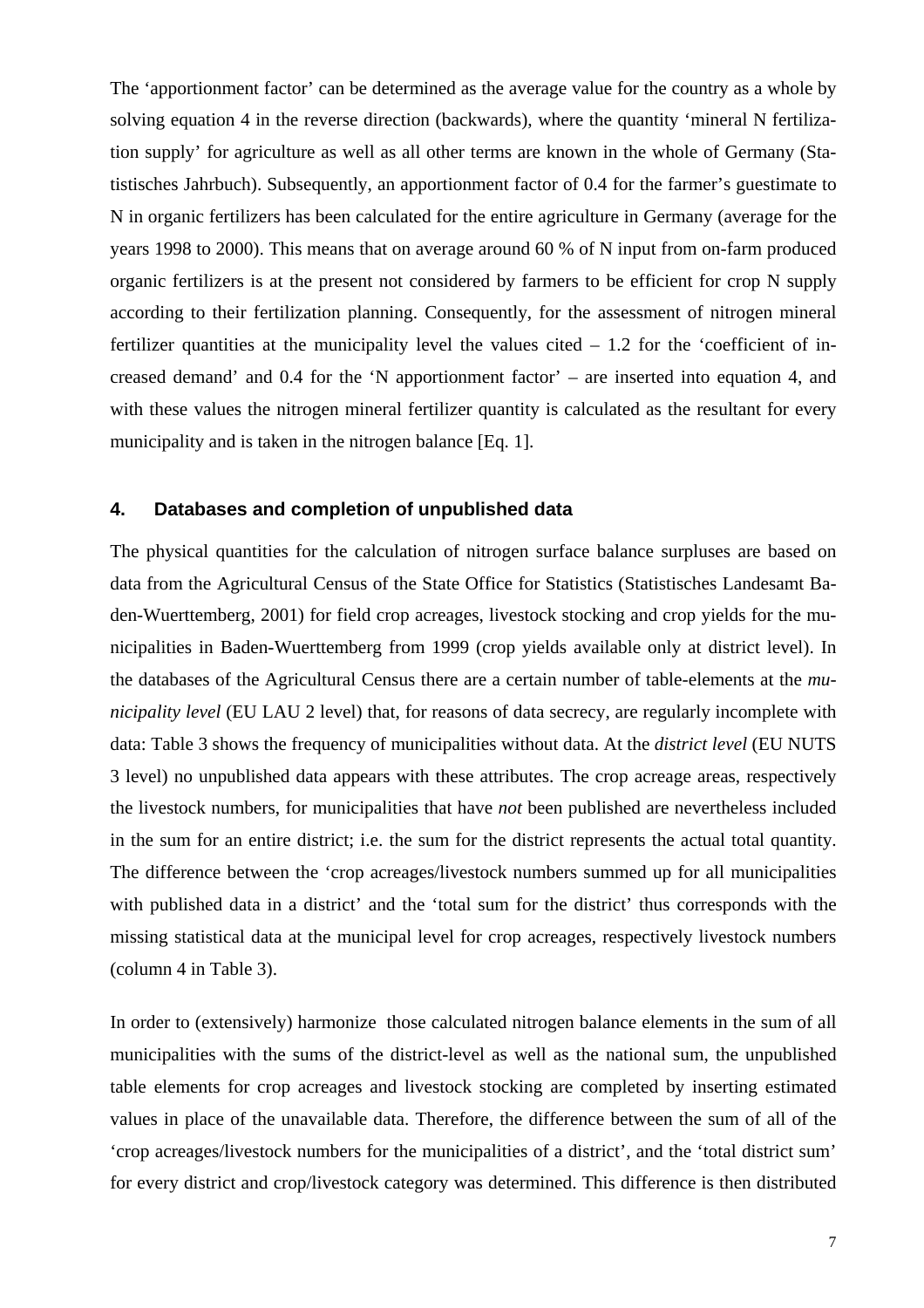to those municipalities of the district without available data. In regard to the missing data for crop acreages, distribution is carried out proportionally to the agricultural area in the relevant municipalities. 'Cattle', 'dairy cows', and 'sheep' are completed proportionally to the ratio of pasture areas in the municipalities. Finally, the missing numbers of 'fattened pigs' and 'breeding sows' are distributed proportionally to the number of farms with stock livestock in the relevant category. After the replenishment of this data, the difference between the municipality sum and the regional sum for all crop acreages and livestock categories was under 1 % (with the exception of poultry: 3 %).

**Table 3: Number of municipalities in Baden-Wuerttemberg with unpublished data and missing quantities in the Agricultural Census (Regional Office for Statistics Baden-Wuerttemberg, 2001).** 

|                                         | Municipalities with unpublished data |          |                   |                    |
|-----------------------------------------|--------------------------------------|----------|-------------------|--------------------|
| <b>Livestock category</b>               |                                      | Number   | $\%$ <sup>a</sup> | Missing<br>quantiy |
| Livestock total (livestock units/ha AA) |                                      | $\theta$ | $0\%$             | 0 %                |
| Bovines total                           | (head)                               | 29       | 6,7%              | 0.4%               |
| - Dairy cows                            | (head)                               | 90       | 20,9 %            | 5,2 %              |
| Pigs total                              | (head)                               | 39       | 9,1%              | 1,1 %              |
| - Fattened pigs                         | (head)                               | 114      | 26,5 %            | 11,7 %             |
| - Breeding sows                         | (head)                               | 157      | 36,5 %            | 11,3 %             |
| Sheep (all ages)                        | (head)                               | 122      | 28,4 %            | 15,1 %             |
| Poultry – laying hens <sup>c</sup>      | (head)                               | 167      | 38,8%             | 45,2%              |

<sup>a</sup>) Data base:  $n = 1109$  municipalities in Baden-Wuerttemberg

<sup>b</sup>) Difference between the quantity for Baden-Wuerttemberg total and the sum of all municipalities with published quantities.

### **5. Results**

In 1999 the total N surplus of the federal state Baden-Wuerttemberg was about 60.000 tons N, corresponding to an average N surplus for municipalities in Baden-Wuerttemberg of 75 kg N/ha of agricultural area (without weighting with the agricultural area), whereas the span is from 36 to 124 kg N/ha of agricultural area (Table 4). Organic fertilization at the level of 41 kg N/ha is relatively low compared to the average for Germany. Even in the municipality with the highest livestock density (in figures) this value is still only 89 kg N/ha of agricultural area. The corresponding average values for Germany have been included in Table 4 for purpose of comparison. Therefore, the surface balance surplus in Baden-Württemberg, is about 14 % under the national average of 88 kg N/ha. This outcome results, above all, from the low livestock numbers and the moderate N input from commercial fertilizers in Baden-Wuerttemberg.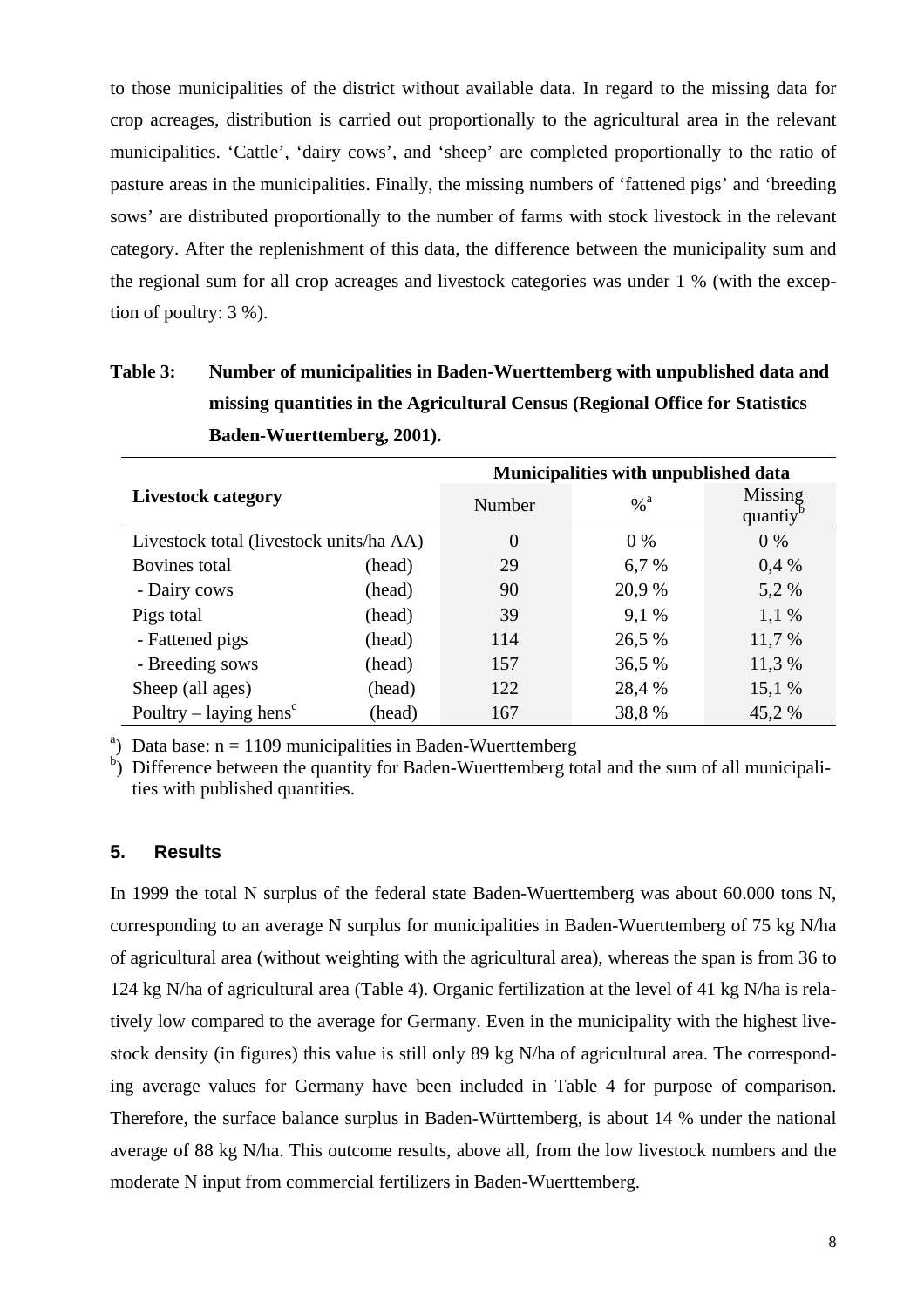| <b>Balance terms</b>      | <b>Municipalities of Baden-Wuerttemberg</b> <sup>a</sup> |                       |          |                 | Mean<br>German <sup>c</sup> | Baden-<br>Wuerttem-<br>berg |
|---------------------------|----------------------------------------------------------|-----------------------|----------|-----------------|-----------------------------|-----------------------------|
|                           | Mean                                                     | Standard<br>deviation |          | Minimum Maximum |                             | Sum                         |
|                           | - kg N/(ha AA*a) ------------------                      |                       |          |                 | 1000 kg N                   |                             |
| Inputs                    |                                                          |                       |          |                 |                             |                             |
| - Chemical fertilizer     | 116                                                      | 14                    | 77       | 156             | 118                         | 89 100                      |
| - Organic fertilizer      | 41                                                       | 18                    | $\Omega$ | 89              | 53                          | 31 700                      |
| - Biological fixation     | 12                                                       | 6                     | $\theta$ | 26              | 11                          | 9 4 0 0                     |
| - Atmospheric deposition  | 19                                                       | 4                     | 10       | 25              | 23                          | 14 100                      |
| Total inputs <sup>a</sup> | 192 <sup>b</sup>                                         | 28                    | 115      | 282             | 210                         | 147 500                     |
| Output (withdrawal)       | 117                                                      | 16                    | 31       | 158             | 121                         | 89 800                      |
| <b>Surplus</b>            | 75                                                       | 16                    | 36       | 124             | 88                          | 57 600                      |

# **Table 4: The terms of nitrogen soil surface balances of municipalities in Baden-Wuerttemberg in 1999 and averages for Germany.**

<sup>a</sup>)  $n = 1109$ 

<sup>b</sup>) incl. 4 kg N/ha AA supply with organic secondary raw material (compost, sewage sludge)  $\frac{c_1}{c_2}$  ref. Behrendt et al. (2002)

 $\degree$ ) ref. Behrendt et al. (2002).

The regions with higher N surpluses, as compared to the level of the national average, seem to be those with greater cattle stocking numbers, while the regions with mainly market crop farms are characterized by lower surpluses (Figure1). The frequency distribution of the N surpluses is almost distributed normally (Figure 2).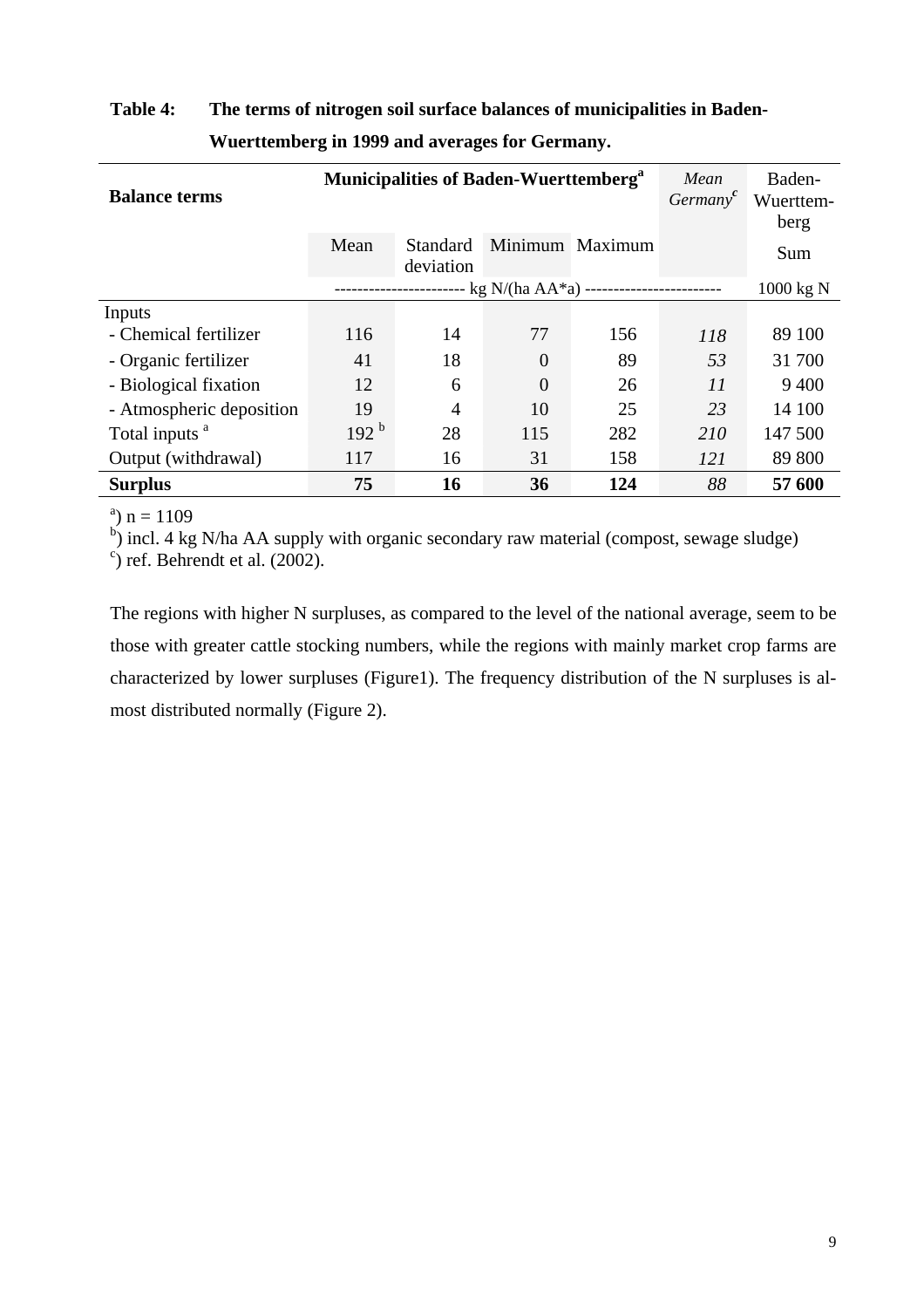

**Figure 1: Surplus of nitrogen soil surface balances for municipalities in Baden- Wuerttemberg 1999.**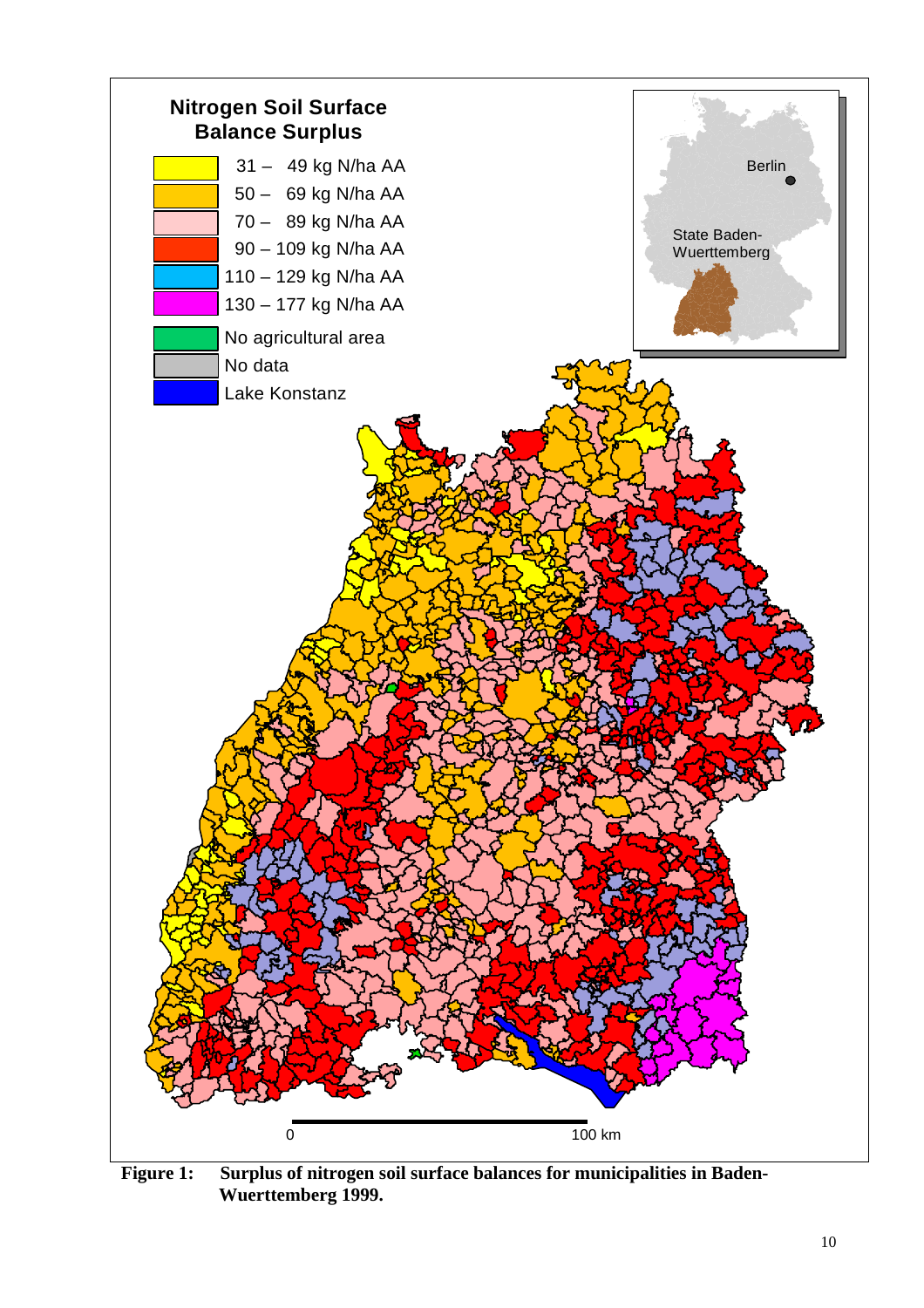

**N balance surplus (kg N/ha AA)**

Figure 2: Frequencies of nitrogen soil surface balance surpluses (kg N per hectare agricul**tural area) for municipalities in Baden-Wuerttemberg 1999 (n = 1109).** 

#### **6. Discussion and remarks**

The calculation of nitrogen surface balances for municipalities, e.g. for the compilation of WFD river basin management plans, is characterized by two critical items. Firstly, the entities of the Agricultural Census at the municipality level feature to a greater or less extent (for reasons of data secrecy) unpublished data for the acreage of field crops and the stocking of livestock. In addition to the above analysis, an approach is introduced for dealing with the problem of completing the missing data. However, the extent of estimation bias (over or underestimation) which can be caused by this completion cannot be predicted for the individual municipalities involved.

In the nitrogen balance calculations for the municipalities of another German federal state (Hessian), it was possible to examine the deviation. For the 430 municipalities in Hessian, N balances surpluses had, on the one hand, been calculated simultaneously based on the independent database of the EU controlling system for the German agriculture (so-called InVeKoS database, without data gaps; Bach et al., 2003), and on the other, analogously to the methodology described in this paper by replacing the missing data. From this comparison we can draw the conclusion that balance surpluses can be calculated in most cases with insignificant or justifiable deviation, and only in few cases do larger errors occur. There was a tendency for larger municipalities and those with higher N surpluses to have smaller deviations. This tendency implies that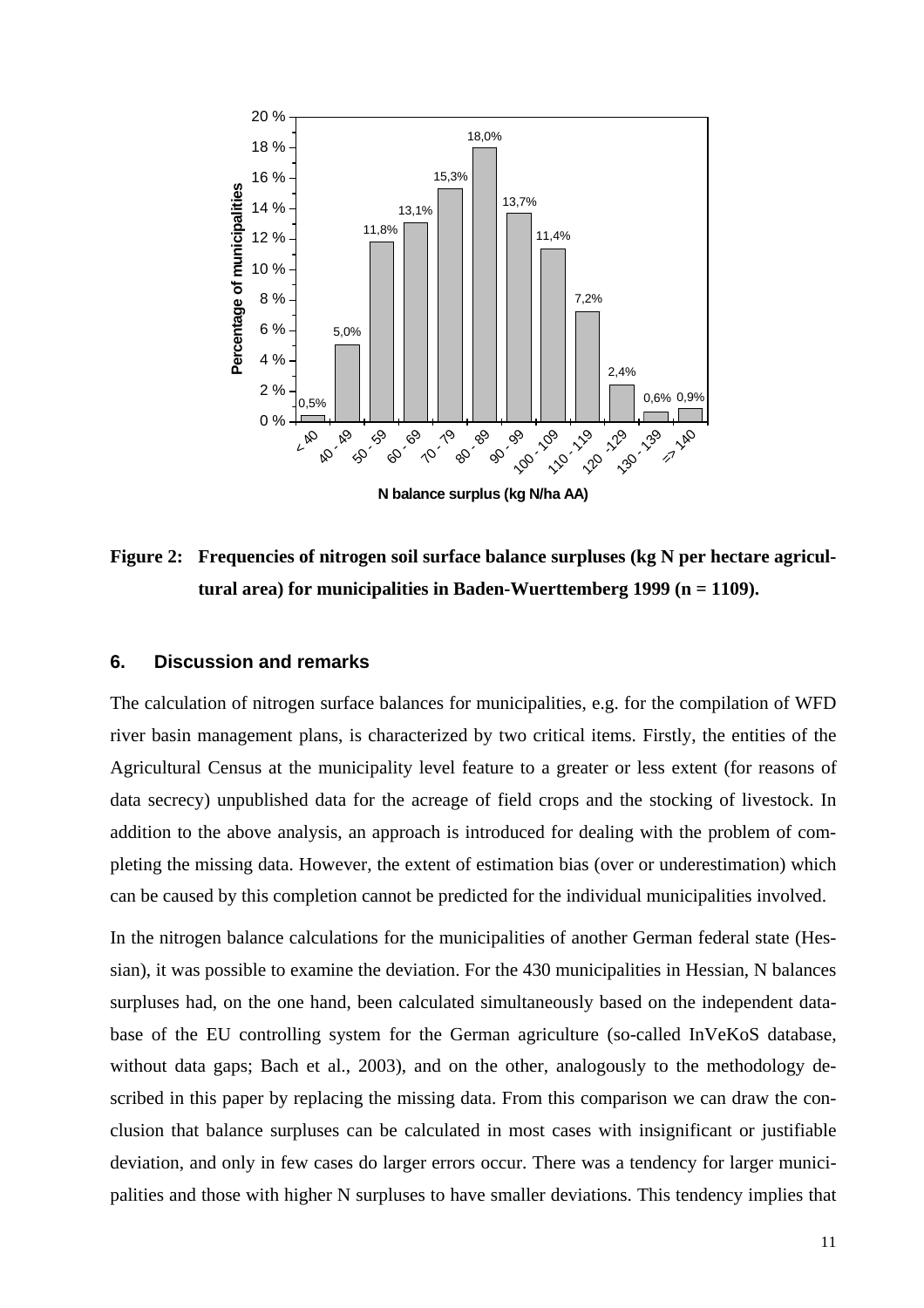high *relative* estimation error mainly appeared in those municipalities with *low absolute* quantities of N surplus. According to the authors' opinion, the approach interpreted here presents a convincing method for 'closing' the existing database gaps in the Agricultural Census. It should also be considered here that the calculation of N balances, whereby the missing data is not completed, would contain even more distortion.

The second critical point is related to the estimation method for nitrogen mineral fertilization. The plausibility of the nitrogen commercial fertilizer quantities, which are calculated for the administrative units (counties, municipalities) using these means, cannot be explicitly examined for the individual regional units of Germany. Only the quantities of nitrogen mineral fertilizers, which are calculated by summing up the values of all units throughout the whole country, can be used as the test figures for this procedure for comparison with the real quantities of nitrogen commercial fertilizer input in Germany. Deviations in the data for the 1990s only amount to a few per cent. As far as is known, the chosen method provides the best possible approach for reasonably plausible estimation of nitrogen mineral fertilization.

Instructions from the agricultural administration or extension service, regarding the fertilization according to Best Management Practice (BMP) as mentioned by some authors, are not normally applicable for these purposes, because this kind of instruction usually issues the *recommended* fertilization quantities but they are not taken from (representative) farm bookkeeping or agricultural surveys. This means that these instructions do not apply to empirical data; instead they use normative values which express the target value or the "ideal performance" of agricultural extension services. It is known, however, that over-fertilization frequently occurs in agricultural practices, especially on livestock farms.

In an earlier investigation (Bach and Frede, 1996) the calculated N balances at the municipality level were examined on the basis of comparison with empirically recorded balances, mainly taken from farm documentation. Among the 31 municipalities that were surveyed (mainly in Lower Saxony) the mean difference between the calculated and the empirical nitrogen surpluses was less than 1 kg N/ha (Figure 3), and the absolute deviation was less than  $\pm$  20 kg N/ha in 60 % of the cases; no systematical bias was observed. The 'N apportionment factor' (Eq. 4) was only 0.25 in the empirical N balances, indicating the lack of importance of the farmer's contribution to an efficient utilization of nitrogen from organic fertilizers in the beginning of the nineties.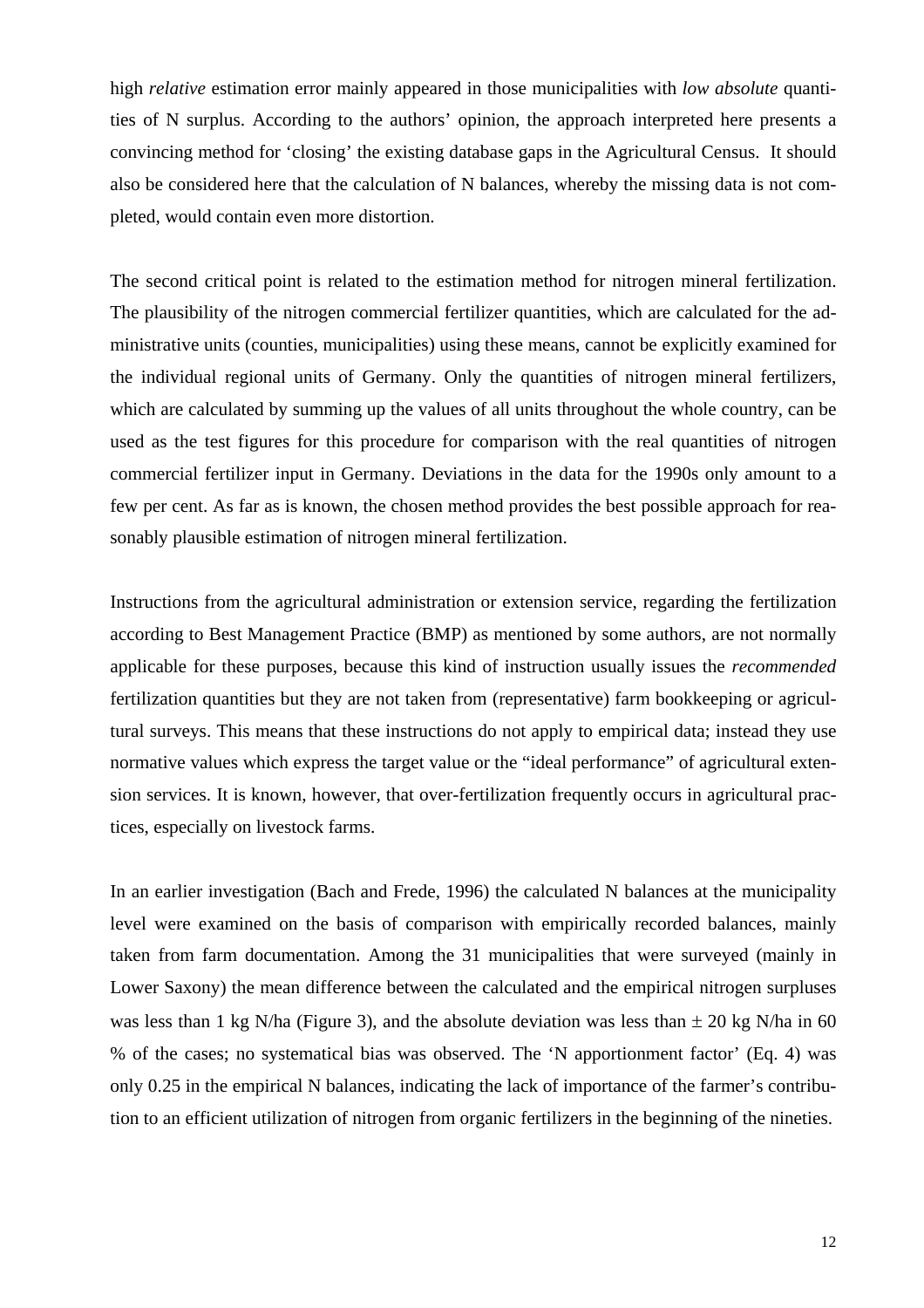

**N surplus based on farm survey (kg N/ha AA)**

**Figure 3: Comparison of nitrogen soil surface balance surpluses based on farm surveys vs. calculated from Agricultural Census for 31 German municipalities (Bach and Frede, 1996).** 

Altogether it is to be noted that, with certain restrictions, nitrogen soil surface balance surpluses can be calculated for the administrative units of municipalities (EU-LAU level 2, with the example of the state Baden-Wuerttemberg in Germany), using the available data of the Agricultural Census and the methodology described above. Within the context of the implementation of the WFD, the N balance surplus for municipalities forms a useful operational tool for judging the risk of nitrogen water contamination from non-point sources within river basins.

### **7. Future scope: use of farm gate balances**

However, experience also shows that even between the farms within one municipality or one watershed very significant differences in N surpluses may occur, mainly resulting from the varying cropping structures and livestock intensities. These variations are not indicated in calculations of the balance surplus which are based on administrative units. Nevertheless, measures to reduce nitrogen eutrophication as part of WFD river basin management plans should, above all, concentrate on the so-called "hot spots", i.e. the areas with high N pollution potential. Yet these areas can only be characterized and identified by way of the farms that utilize the areas. Thus, the farm-specific N balance surpluses of the individual farms must be known. In order to use the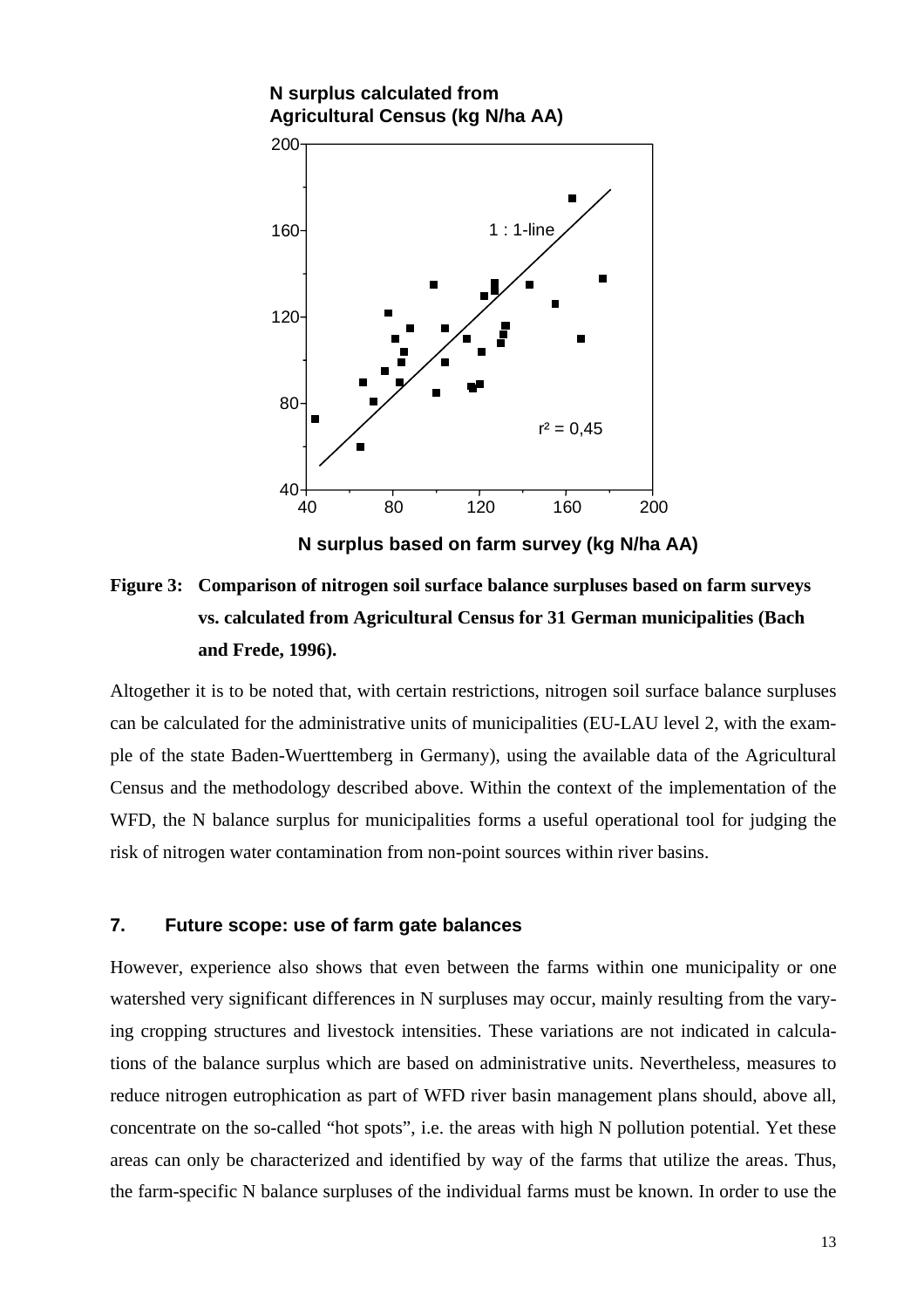quantity "N balance surplus" as a criterion for source apportioning as an integral item of river basin management plans, it is suggested to calculate the quantity "surplus of the *farm gate* balance" in the future. The farm gate balance surplus represents, in principle, the more meaningful and, in regard to the methodological approach, the more accurate estimation value for water pollution caused by nitrogen from agriculture. Only farm gate balances are capable of also portraying the variation between the farms within a river basin. It is possible to obtain the surface balance surplus from the farm gate balance with simple approaches.

#### **Acknowledgement**

We would like to thank the Ministry for Transport and the Environment of Baden-Wuerttemberg, the Environmental Agency of Baden-Wuerttemberg, and the Regional Office for Statistics of Baden-Wuerttemberg for their friendly support.

#### **References**

- Bach, M., Frede H.G., 1996. Vergleich zwischen empirisch und statistisch ermittelten Stickstoffbilanzen auf Gemeindeebene. Z. Kulturtechnik Landentwicklung 37, 269-274.
- Bach, M., Frede, H.G., 1998. Agricultural nitrogen, phosphorus and potassium balances in Germany – Methodology and trends 1970 to 1995. Z. Pflanzenernaehr. Bodenkunde 161, 385- 393.
- Bach, M., Frede, H.G., 2001. Nährstoffbilanzierung der landwirtschaftlich genutzten Fläche Methodik und Detailergebnisse. In: Deutscher Bericht zur EG-Nitratrichtlinie – Anhang 3. Bundesministerium f. Umwelt, Naturschutz u. Reaktorsicherheit, Berlin, 7 S. *[http://www.bmu.de/download/dateien/nitratrichtlinie\_anhang\_3.pdf].*
- Bach, M., Grimm, M., Frede, H.-G., 2003. Berechnung von Stickstoff-Flächenbilanzen für Gemeinden – Beispiel Hessen. Wasser & Boden, 55/7+8, 120-126.
- Behrendt, H., Bach, M., Kunkel, R., Opitz, D., Pagenkopf, W.G., Scholz, G., Wendland, F., 2003. Nutrient Emissions into River Basins of Germany on the Basis of a Harmonized Procedure. Umweltbundesamt (German Environmental Agency), UBA-texte 82/03, 191 p., Berlin.
- Bundesregierung, 2002. Perspektiven für Deutschland: Unsere Strategie für eine nachhaltige Entwicklung. Deutsche Bundesregierung, Rat für Nahhaltige Entwicklung, Berlin, 343 S. *[http://www.dialog-nachhaltigkeit.de/html/infos.htm]*
- Crouzet, P., 2001. Calculation of nutrient surpluses from agricultural sources Statistics spatialisation by means of CORINE land cover - Application to the case of nitrogen. European Environment Agency, Technical report No. 51, 62 p., Copenhagen